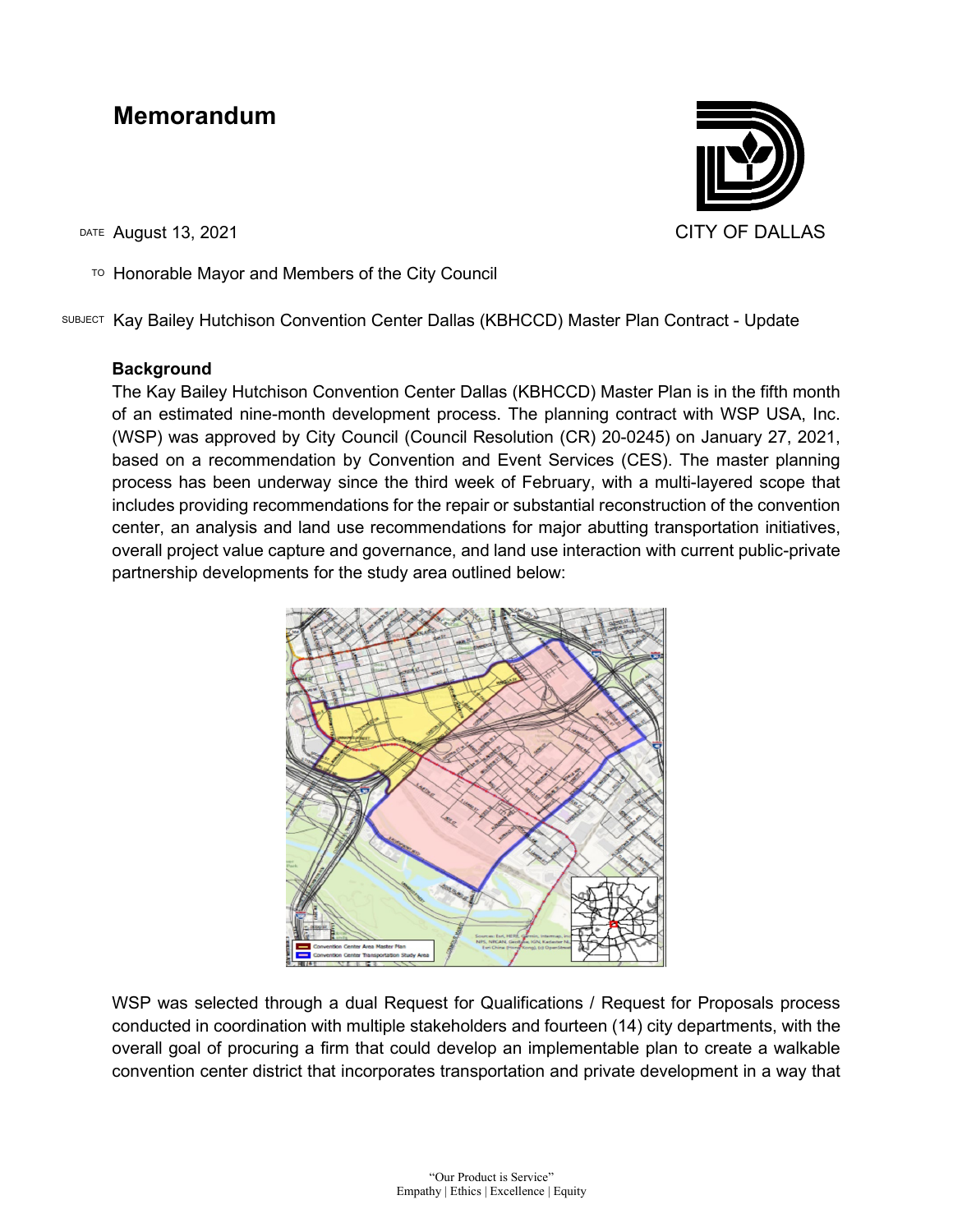# SUBJECT **Kay Bailey Hutchison Convention Center Dallas (KBHCCD) Master Plan Contract - Update**

ensures that Dallas remains competitive in the tourism industry. The contract awarded under CR 20-0245 totaled \$4.89M. A recent supplemental agreement increased that amount to \$4.95M.

# **Planning Process To-Date**

WSP and City staff have been developing and evaluating a wide range of alternatives at different investment levels for the KBHCCD and surrounding area. The evaluation process has incorporated a robust stakeholder and engagement process, which has included integrated reviews of goals, objectives, and alternative evaluations. The current scope calls for the delivery of three (3) concepts from which a preferred alternative can be selected by City leadership and the City Council to move into the next phase of design.

The following steps have been completed and are discussed below:

- $\checkmark$  Development of the overall Vision, Goals and Objectives
- $\checkmark$  Preparation of a list of alternatives for review
- $\checkmark$  Phase 1 evaluation of the list of alternatives and the identification of a short list for further review
- $\checkmark$  Phase 2 evaluation of selected alternatives

# **Vision, Goals and Objectives**

The Vision Statement summarized the need to invest in the KBHCCD and surrounding district, to ensure the facility remains competitive with other top tier convention centers across the country. The vision statement also addresses the need to provide an exciting and attractive environment around the convention center, that enhances the connectivity between surrounding neighborhoods and downtown, is appropriately served by transportation, and creates the opportunity to leverage and monetize new development to generate funding to offset capital and long-term maintenance costs. From the vision statement, as set of goals and objectives were developed that address each of the important characteristics of the project. Six (6) goals with associated objectives were developed and include:

- 1. Create a premier Convention Center and District
- 2. Enhance and leverage transportation assets
- 3. Create an inviting and exciting district and new connectivity
- 4. Create and leverage value for funding and financing
- 5. Develop a strategic phasing plan
- 6. Prepare a plan that was inclusive, equitable and sustainable

# **Preparation of the Long List of Alternatives for review**

Utilizing the goals and objectives, a list of 16 potential alternatives was developed based on the expected market demand, surveys, research, and discussions with industry experts. Alternatives were developed reflecting a range of investment levels and ability to meet the market demand.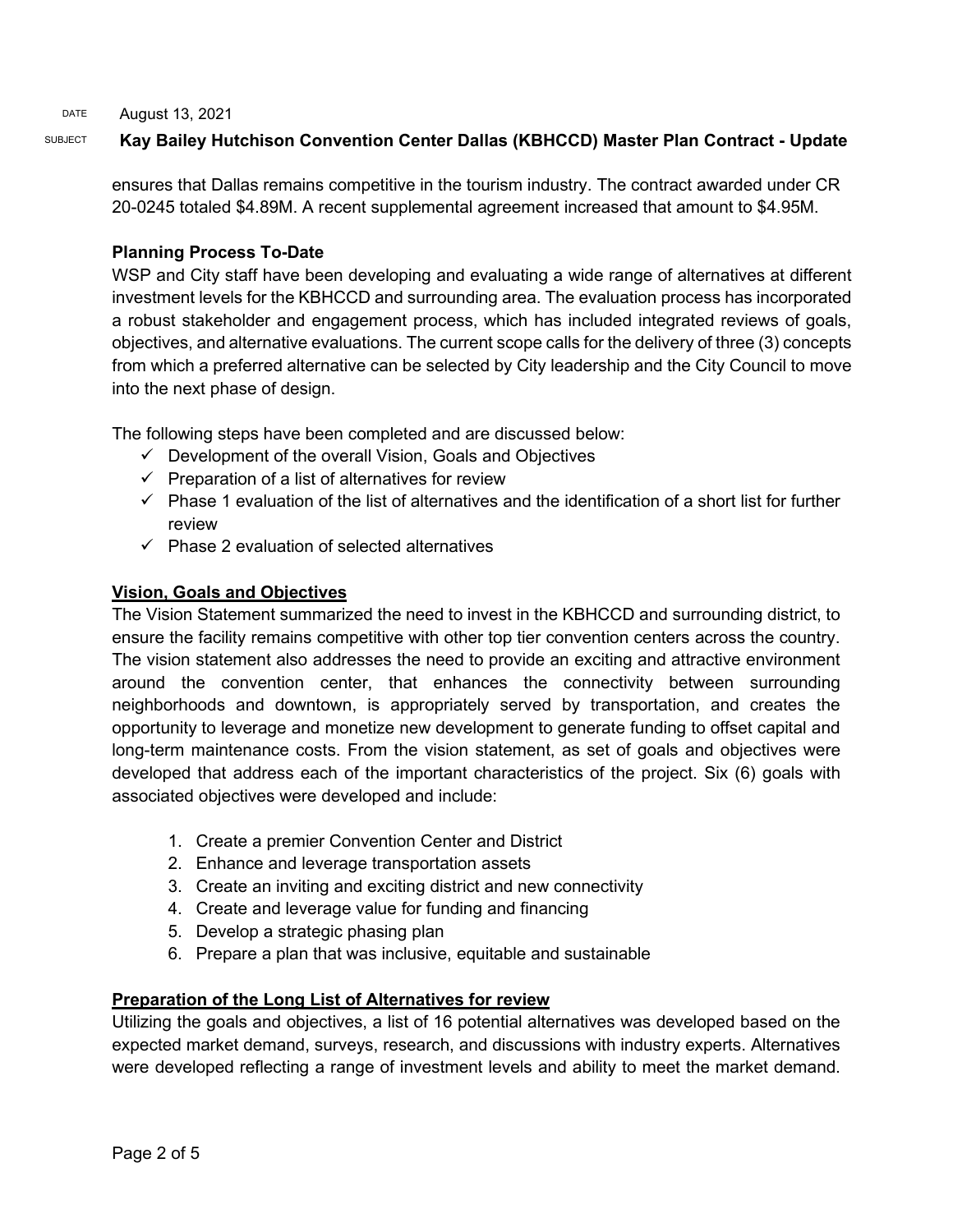# SUBJECT **Kay Bailey Hutchison Convention Center Dallas (KBHCCD) Master Plan Contract - Update**

This range of investments varied from patching and repairing with minor upgrades, to a complete rebuild of the convention center and surrounding district.



# **Phase 1 Evaluation of the Long List of alternatives and the identification of a short list for further review**

Each of the 16 alternatives was assessed in terms of its ability to meet the market demand, and provide the appropriate size, type and configuration of space to accommodate larger and multiple shows in an efficient manner. From this evaluation, eleven (11) concepts were eliminated. The five (5) remaining alternatives include:

- Baseline Patch and Repair to meet today's market demands
- Campus/Hybrid Which retains portions of the existing facility and provides new construction and space which allows the facility to serve larger shows
- Clean slate/East of Lamar Street Resulting in a new convention center along the east side of Lamar Street, overbuilding I-30.
- Clean slate/West of Lamar Street Resulting in a new convention center along the west side of Lamar Street, overbuilding I-30.
- Clean slate/Underground Resulting in the construction of a new convention center where the entire exhibit floor space is constructed underground.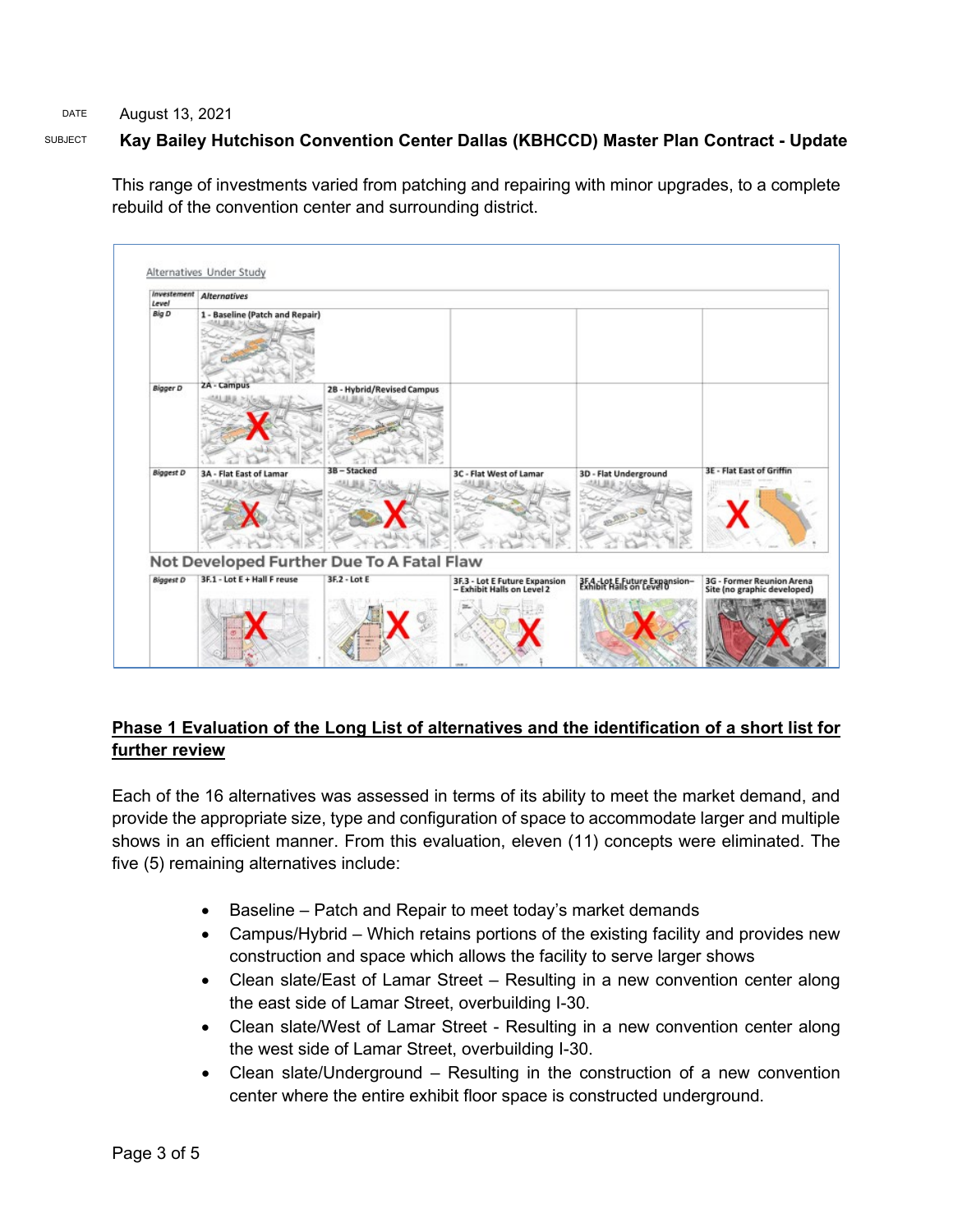# SUBJECT **Kay Bailey Hutchison Convention Center Dallas (KBHCCD) Master Plan Contract - Update**



### **Phase 2 Evaluation of selected alternatives**

A total of three (3) alternatives that require some level of new construction will be advanced along with the Baseline/Patch and Repair alternative. An analysis of the East and West of Lamar Street alternatives was prepared to determine which option should advance to the next level of evaluation. Both options provide similar levels of benefit in terms of space allocation and opportunities for new development. Additionally, each alternative provides new levels of connectivity to the Cedars neighborhood as they both proposed to extend over I-30. The results of the Phase 2 analysis clearly identified and distinguished that the West of Lamar alternative was superior to the East of Lamar alternative. Therefor the West of Lamar alternative along with the Underground and Campus/Hybrid alternatives are being advanced to a more rigorous evaluation of the facility and associated assets and attributes.

# **Next Steps**

The full draft master plan report will be completed in November 2021. The current timeline anticipates that CES staff will brief the Economic Development Committee in December and full Council in January or February 2022. In the interim, CES staff, in partnership with the City Controller's Office, the City Attorney's Office and the Office of Economic Development are working on funding scenarios that include City Council briefings and recommendations related to the Brimer Bill and the development of a Public Financing Zone that will fund the convention center and some land use components of the KBHCCD Master Plan.

If you have any questions or require additional information, please contact me or Rosa Fleming, Director of CES.